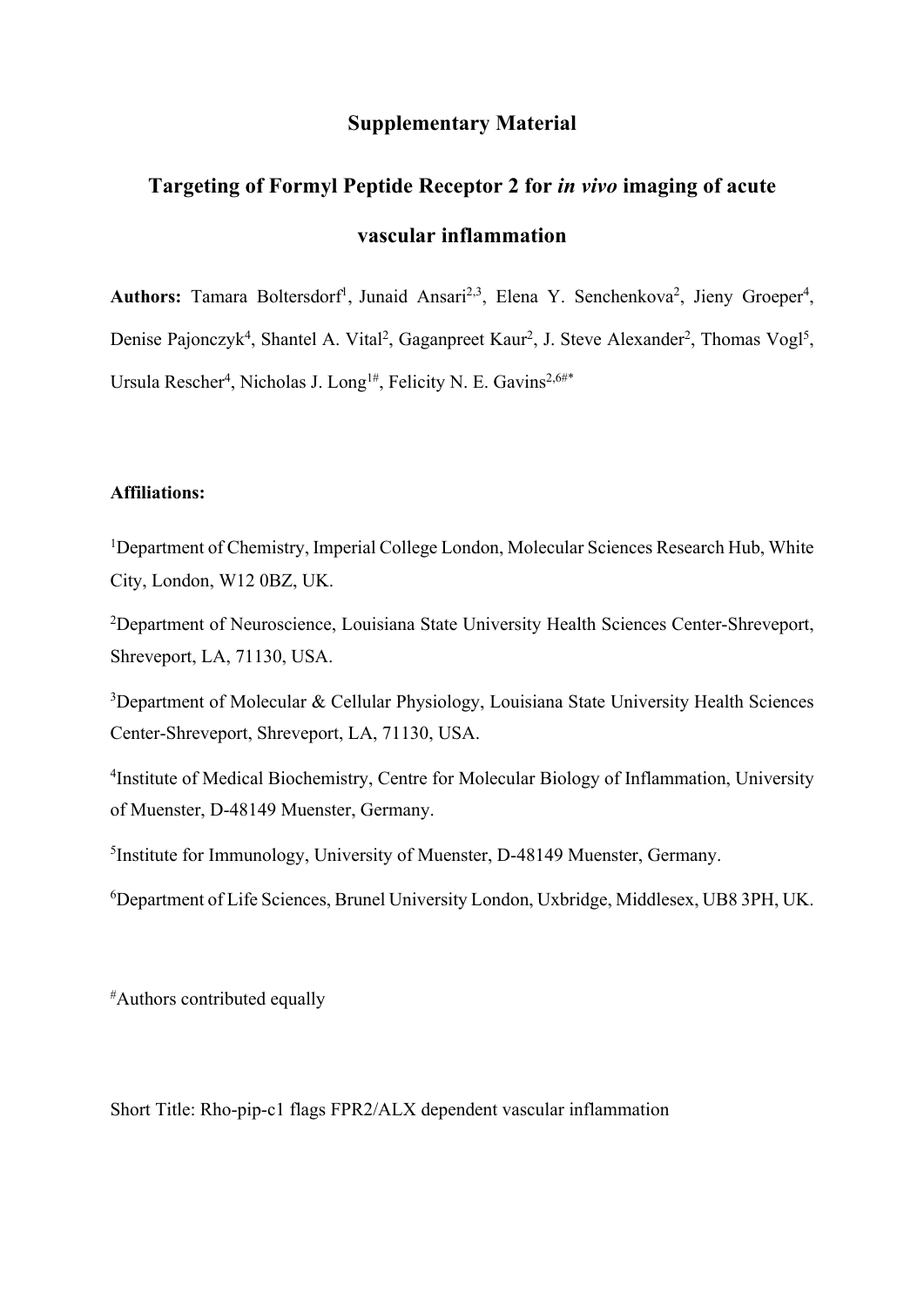#### \* **Corresponding author:**

Felicity N. E. Gavins Department of Life Sciences Brunel University London Kingston Lane London Uxbridge UB8 3PH Tel: +44 (0) 1895 267 151 Email: felicity.gavins@brunel.ac.uk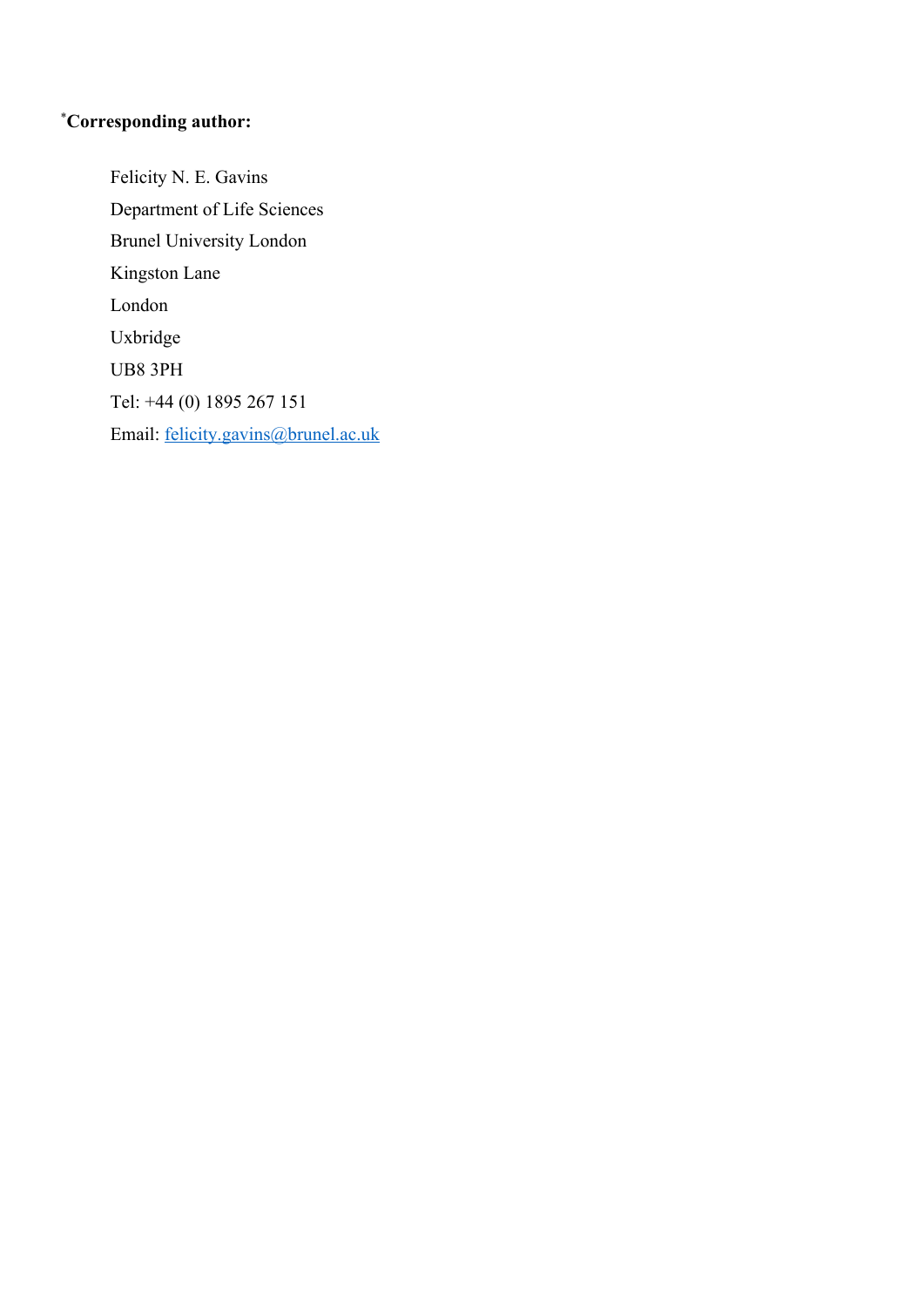#### **Supplementary Material and Methods**

#### **Synthetic Procedures**

Methyl 4-butoxybenzoate (**2**), 4-butoxybenzohydrazide (**3**), 2-(4-butoxybenzoyl)hydrazide 2 nitro-benzoic acid (**4**), 2-(4-butoxybenzoyl)hydrazide 2-amino-benzoic acid (**5**) and 4-butoxy-*N*-[1,4-dihydro-2-(4-methoxyphenyl)-4-oxo-3(2H)-quinazolinyl]-benzamide (Quin C1, **6**) were prepared and purified according to protocols modified from reference.**<sup>1</sup>**

#### **Compound 10**

Rhodamine B piperazine amide (1.00 g, 2.0 mmol) was prepared according to literature procedures<sup>2</sup> and dissolved in dichloromethane (30 mL) at  $0^{\circ}$ C. Triethylamine (1.11 mL, 8.0) mmol) was added to the mixture followed by dropwise addition of chloroacetyl chloride (0.18 mL, 2.2 mmol). The solution was stirred and slowly warmed to room temperature. After 3 hours water was added and the aqueous phase was extracted with dichloromethane. Organic fractions were combined and dried over magnesium sulphate prior to separation of the desired product by silica column chromatography eluting in dichloromethane with an acetone gradient, to yield a pink solid. (0.46 g, 39%).

<sup>1</sup>H-NMR (400 MHz, d6-acetone),  $\delta_H$  (ppm): 1.33 (12H, t,  ${}^3J_{HH}$  = 7.9 Hz), 3.24-3.67 (8H, br), 3.77 (8H, qu,  ${}^{3}J_{HH}$  = 7.1 Hz), 4.23 (2H, br s), 6.95 (2H, br m), 7.17 (2H, br), 7.35 (2H, d,  ${}^{3}J_{HH}$  $= 9.5$  Hz), 7.54-7.60 (1H, m), 7.73-7.82 (3H, m). <sup>13</sup>C-NMR (400 MHz, d6- acetone)  $\delta$ <sub>H</sub> (ppm): 12.8, 38.7, 42.0, 46.6, 96.9, 114.6, 115.1, 128.6, 130.7, 131.3, 132.1, 133.1, 156.7, 158.7. MS  $m/z$ : 587  $\{M\}^+$ .

## **Compound 11**

To a solution of rhodamine B piperazine amide acetyl chloride (0.012 g, 20 μmol) in acetonitrile (5 mL) N,N-diisopropylethylamine (18 μL) and Quin C1 (0.010 g, 22 μmol) were added and the mixture was stirred overnight at 65°C. Purification was achieved by repeated silica column chromatography, initially eluting in dichloromethane and acetone (10%), with an added gradient of methanol (up to 30%). Subsequently, the fractions containing the desired product were separated again using a dichloromethane/acetone (4:1) eluent. The product was obtained as a deep pink solid (0.006 g, 30%).

<sup>1</sup>H-NMR (400 MHz, acetone-d6),  $\delta$ <sub>H</sub> (ppm): 0.99 (3H, m) 1.06-1.40 (12H, m), 1.51 (2H, m), 1.77 (2H, m), 3.12- 4.18 (23H, br), 6.10-8.61 (22H, br). <sup>13</sup>C-NMR (500 MHz, d6- acetone)  $δ$ <sub>H</sub>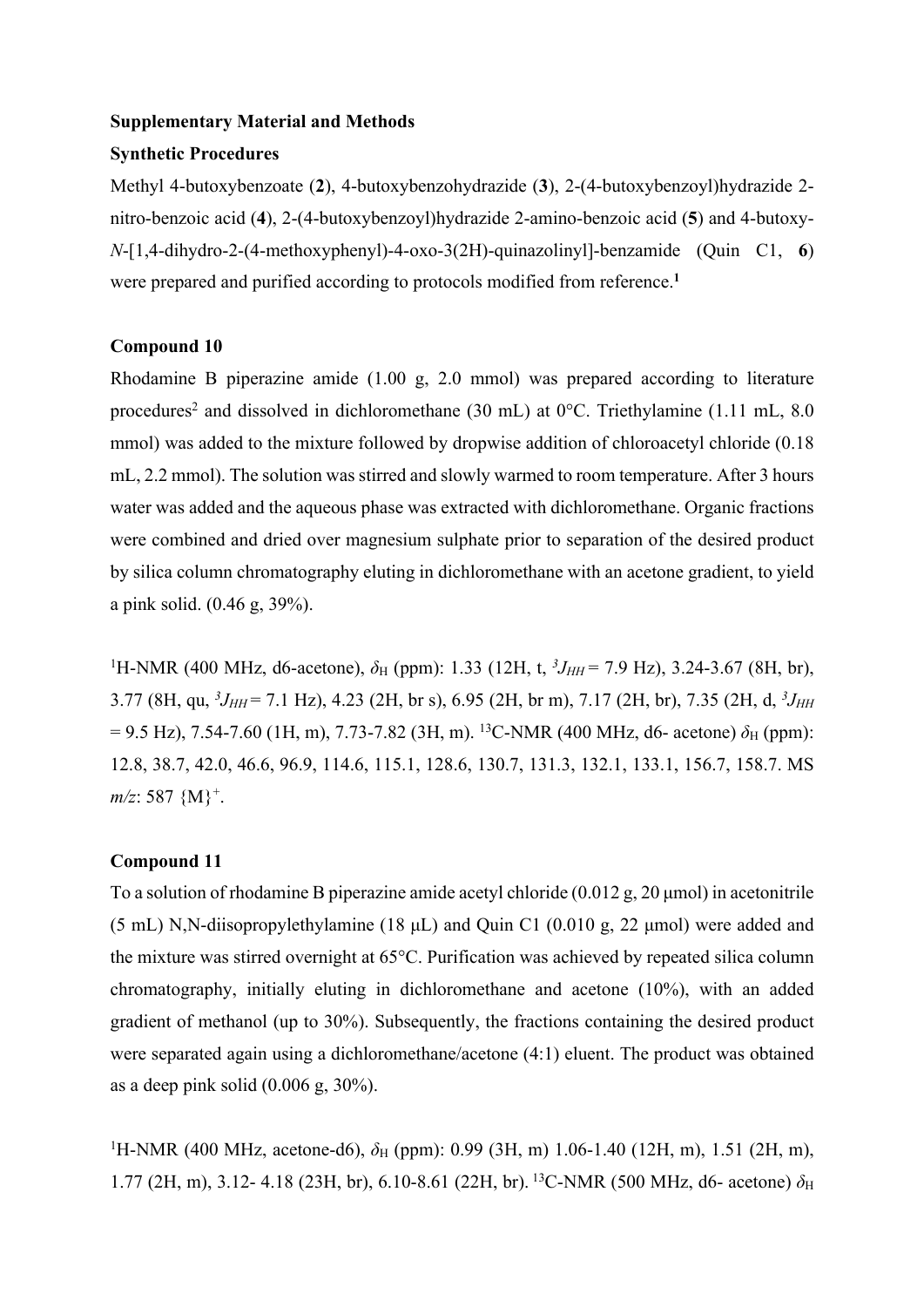(ppm), spectrum faint: 11.7, 12.8, 14.4, 19.8, 23.3, 23.7, 32.6, 33.9, 35.2, 37.6, 41.2, 46.6, 64.5, 66.2, 66.5, 73.4, 97.0, 113.4-116.1 several peaks, 129.3, 130.6, 132.0, 133.5, 135.6, 156.8, 157.1, 158.7, 168.0. HRMS *m/z*: found: 996.5035 calculated: 996.5024.

#### **Compound 13**

Rhodamine ethylenediamine, prepared according to literature procedures<sup>3</sup> (0.011 g, 22  $\mu$ mol), 4-butoxy-N-(1-(2-chloroacetyl)-2-(4-methoxyphenyl)-4-oxo-1,4-dihydroquinazolin-3(2H) yl)benzamide (0.010 g, 18 μmol) and potassium carbonate (0.015 g, 109 μmol) were stirred in acetonitrile (2 mL) at 60°C for 17 hours. The product was isolated by silica column chromatography eluting in a dichloromethane and acetone mixture (9:1) as a pink solid (0.011g, 63%).

<sup>1</sup>H-NMR (400 MHz, acetone-d6),  $\delta_H$  (ppm): 0.97 (3H, t,  ${}^3J_{HH}$  = 7.4 Hz) 1.12 (12H, t,  ${}^3J_{HH}$  = 7.1 Hz), 1.50 (2H, m), 1.77 (2H, m), 2.50- 2.64 (2H, m), 3.26- 3.42 (10H, br), 3.72 (3H, s), 3.84- 4.01 (2H, br), 4.08 (2H, t,  ${}^{3}J_{HH}$  = 6.5 Hz), 6.32-6.54 (6H, m), 6.80 (2H, d), 6.98-7.06 (3H, m), 7.30 (1H, m, br), 7.41 (2H, m, br), 7.47- 7.56 (4H, m), 7.77-8.05 (4H, m), 10.32 (1H, br). HRMS *m/z*: found: 970.4863 calculated: 970.4867.

# **4-Butoxy-N-(1-(2-chloroacetyl)-2-(4-methoxyphenyl)-4-oxo-1,4-dihydroquinazolin-3(2H)-yl)benzamide (14)**

Quin C1 (0.10 g, 0.22 mmol) and triethylamine (0.03 g, 0.33 mmol) were dissolved in dichloromethane (3 mL) under a nitrogen atmosphere. The stirring solution was immersed in an ice/acetone bath and chloroacetyl chloride (0.03 g, 0.26 mmol) in dichloromethane (2 mL) was added dropwise. The reaction was gradually warmed to room temperature and stirred overnight. The crude mixture was washed with water (5 mL) and dried over magnesium sulphate. Purification was achieved by silica column chromatography eluting with a dichloromethane/acetone mixture (95:5) to afford an off-white solid (0.07 g, 60%).

<sup>1</sup>H-NMR (400 MHz, d6- acetone)  $\delta$ <sub>H</sub> (ppm): 0.97 (3H, t, <sup>3</sup>J<sub>HH</sub>= 7.4 Hz), 1.50 (2H, m), 1.78 (2H, m), 3.72 (3H, s), 4.08 (2H, t,  ${}^{3}J_{HH}$ = 6.5 Hz), 4.84 (2H, br), 6.81 (2H, dt,  ${}^{3}J_{ortho}$  = 8.9 Hz,  ${}^{4}J_{meta}$  = 2.1 Hz,), 7.02 (2H, m), 7.13 (1H, br, s), 7.39 (3H, m), 7.58 (2H, m), 7.96 (3H, m), 10.37 (1H, br). Exact assignment aided by NOESY spectroscopy. <sup>13</sup>C-NMR (400 MHz, d6- acetone)  $\delta_H$ (ppm): 13.1, 18.8, 30.9, 54.5, 67.6, 113.7, 114.1, 124.0, 126.4, 127.7, 128.5, 129.6, 132.9, 159.8, 160.4, 162.5, 165.7. HRMS: *m/z* calculated: 552.1790, found: 552.1793 for {M+H}+.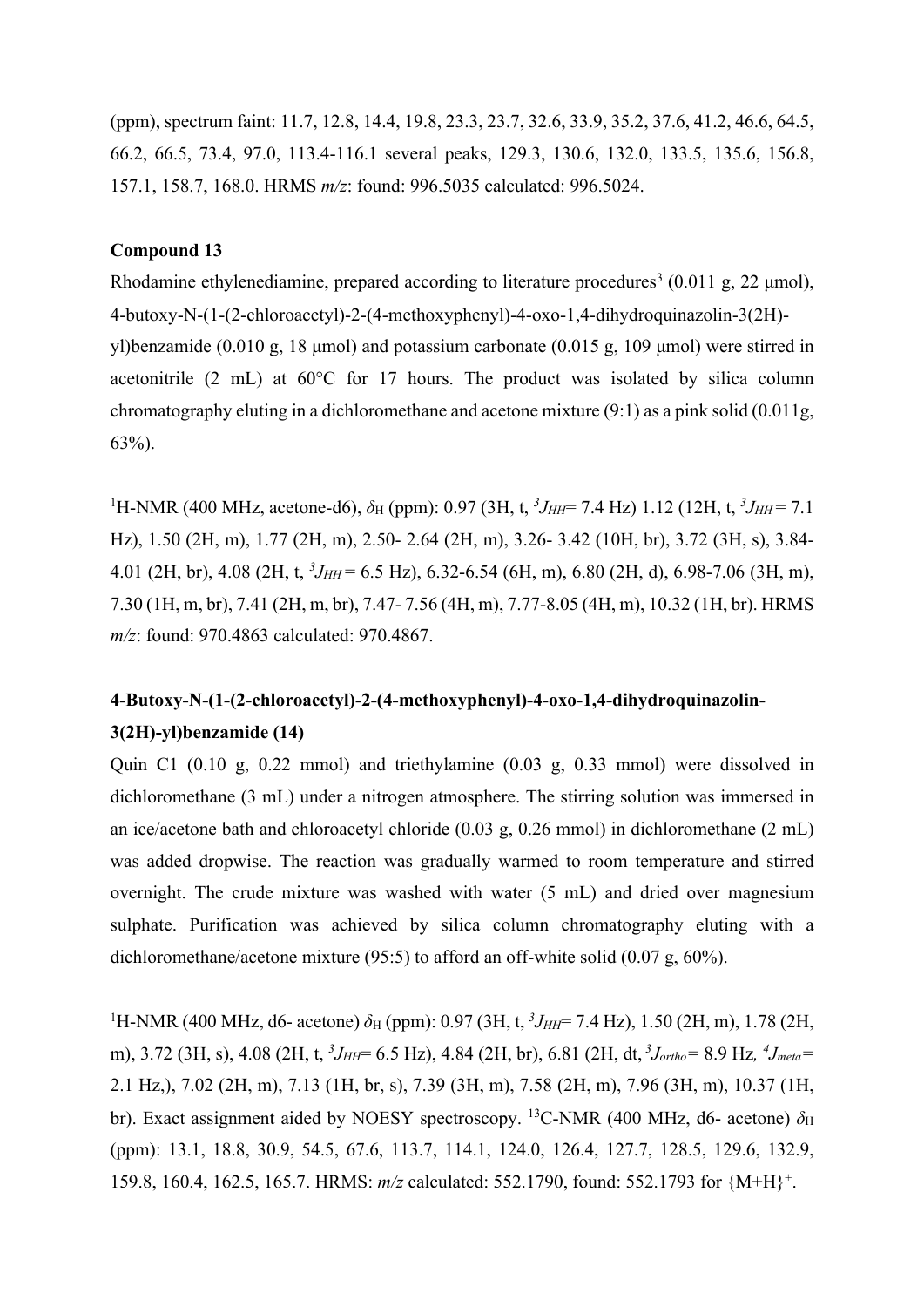## **Supplemental Figures and Tables**





**Figure S2:** LC chromatogram of compound **11**

.

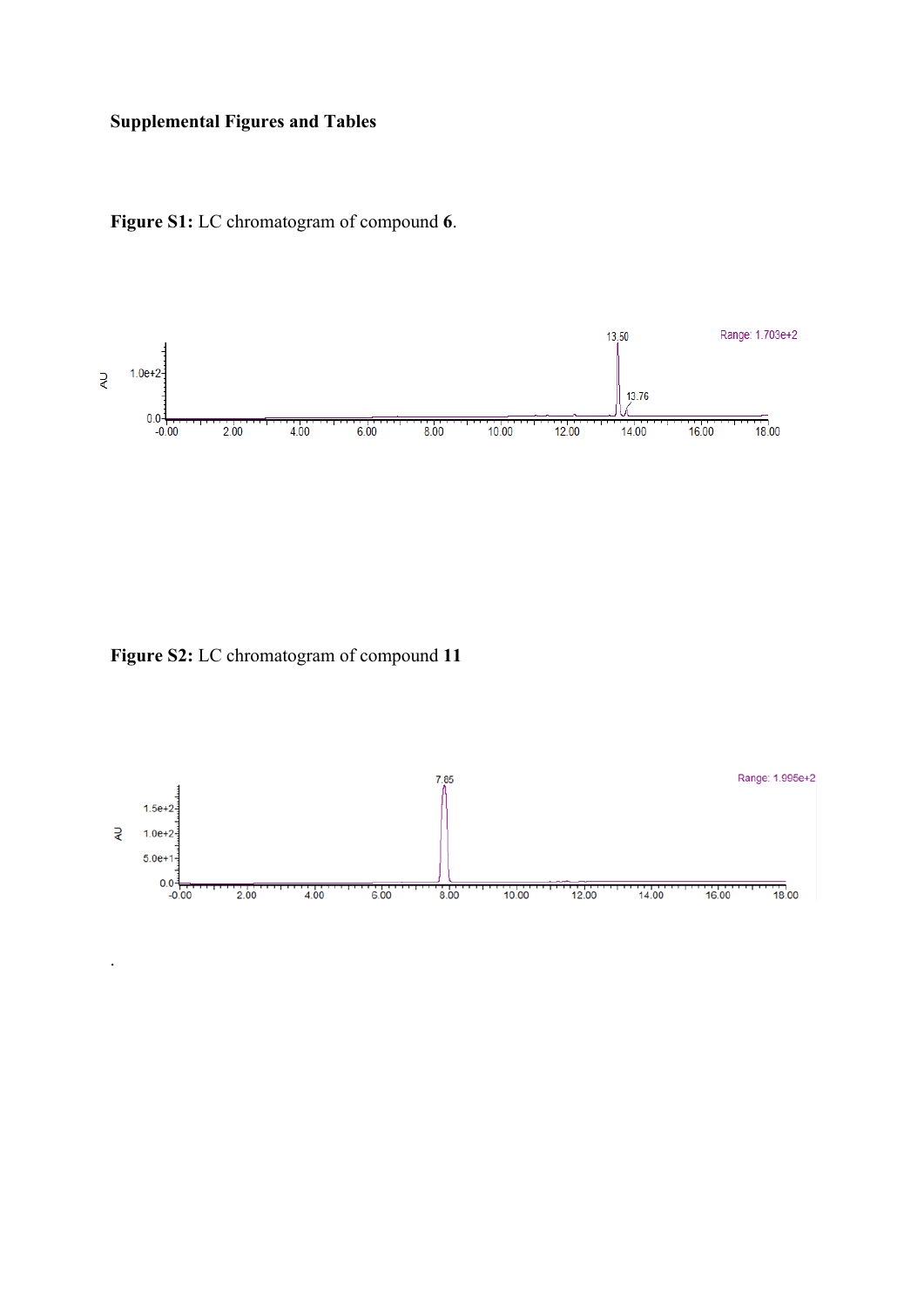**Figure S3:** LC chromatogram of compound **13**.



**Figure S4:** LC chromatogram of compound **14**.

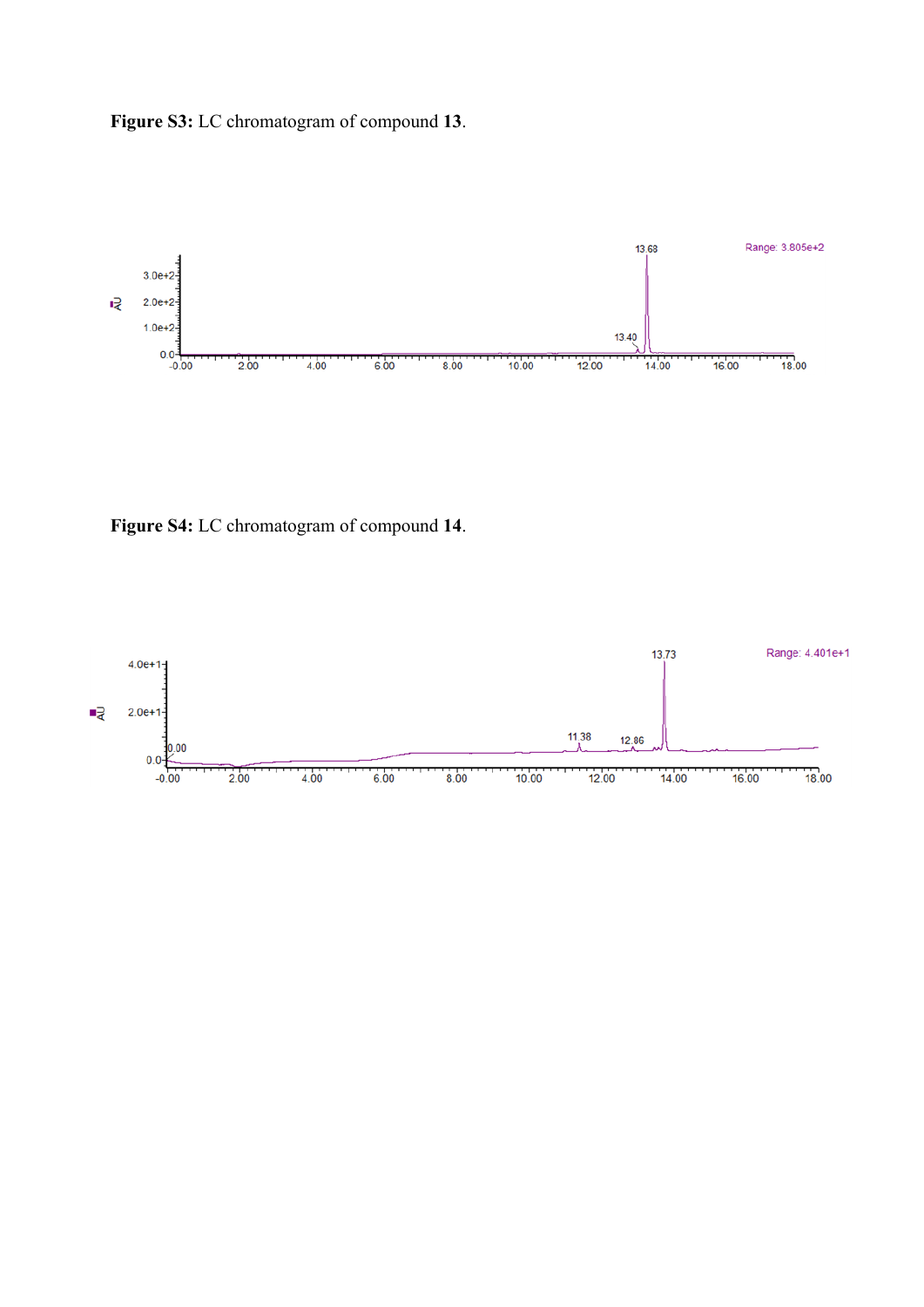**Figure S5: Excitation (red, λem=580 nm) and emission spectra (blue, λexc= 350 nm) of 11 in methanol.**

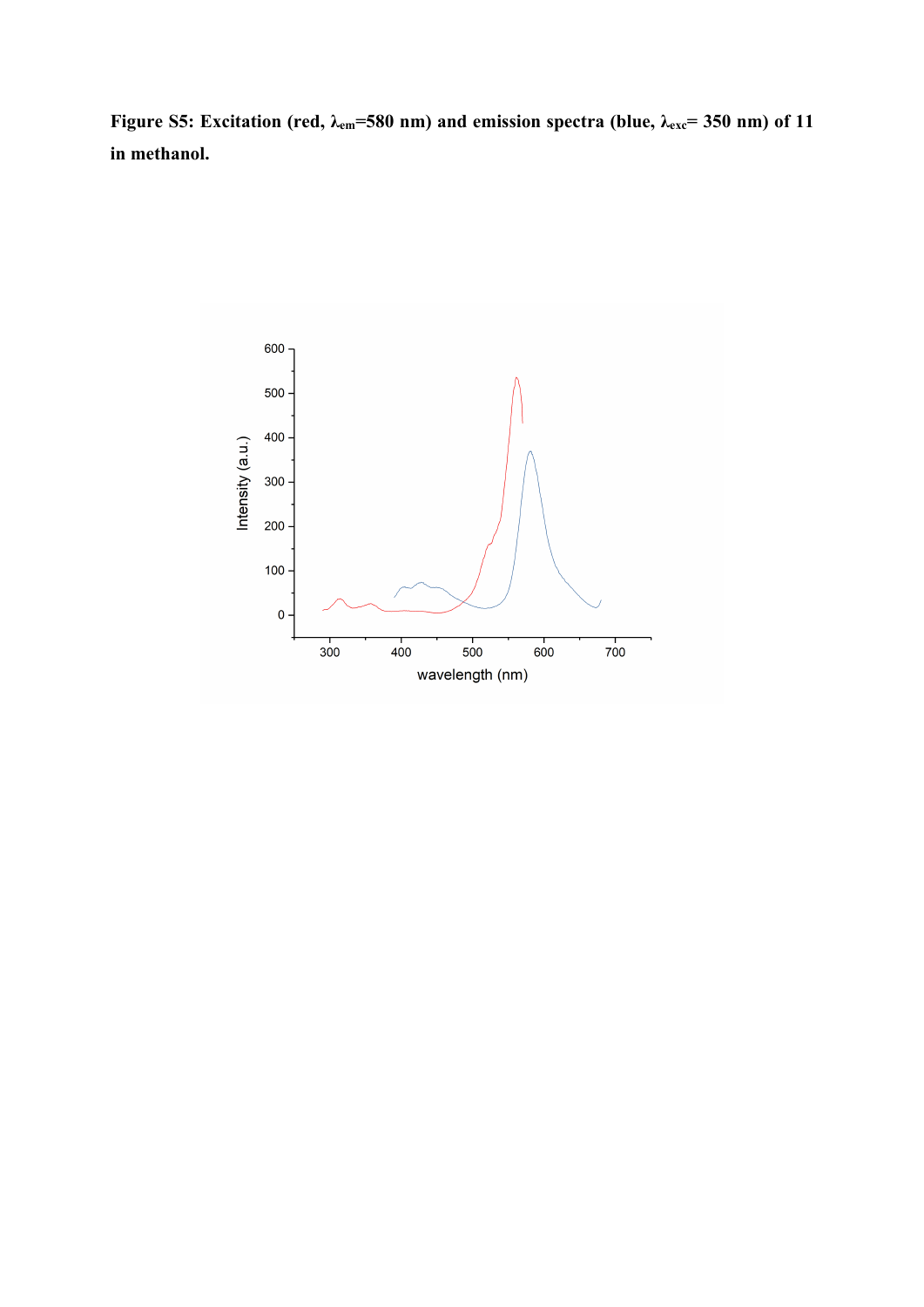



(A) Human HL-60 cells differentiated toward neutrophils or (B) murine neutrophils generated from Hoxb8 neutrophil progenitor cells were stimulated with the indicated agonists. Numbers of live cells and compromised cells were quantified after 15 minutes by flow cytometry and are expressed as % of total cells (10.000 cells/condition).  $n = 6$  independent experiments in each group. \* *p* < 0.05 vs. TX-100 group.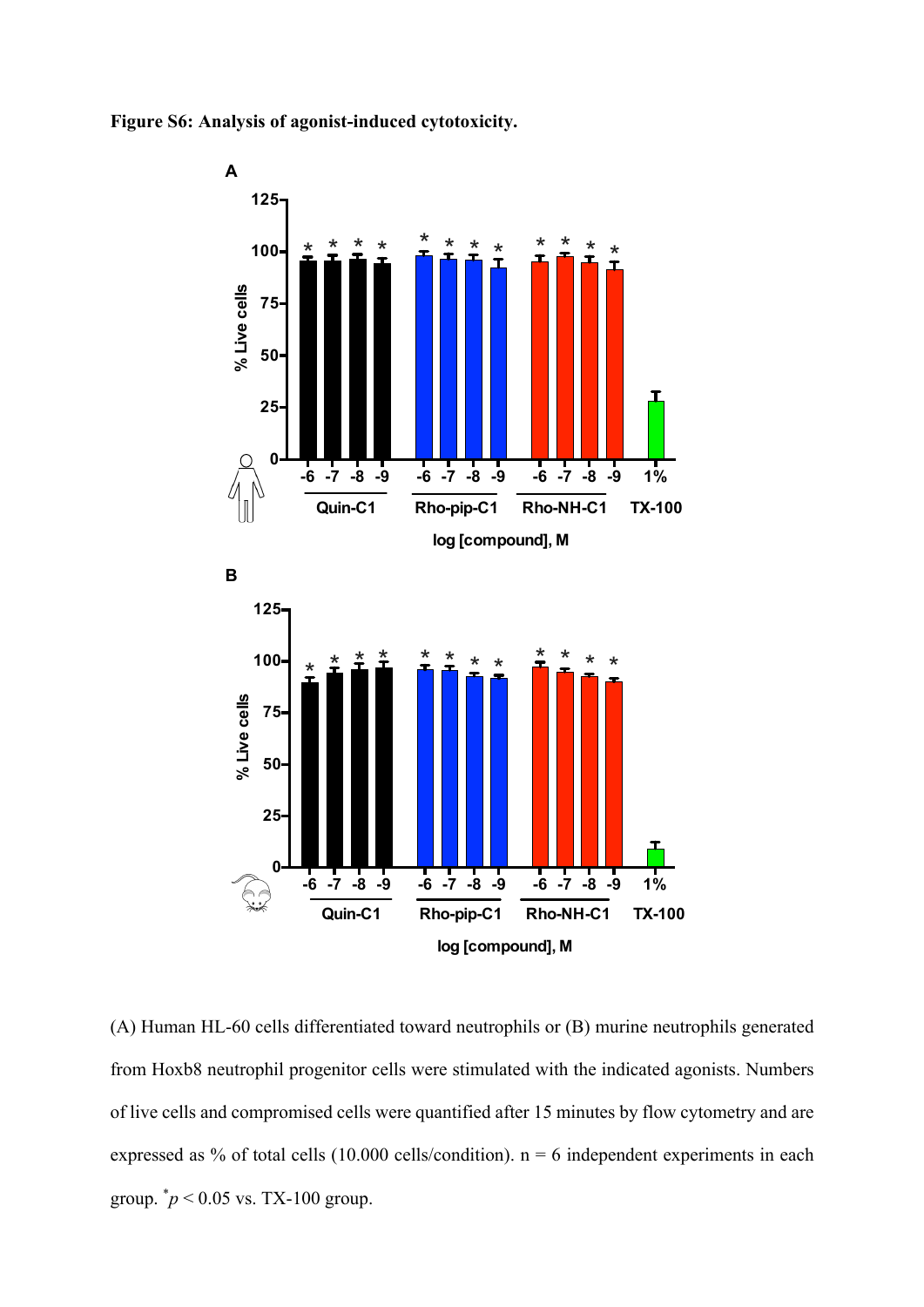



(A) Human HL-60 cells differentiated toward neutrophils or (B) murine neutrophils generated from Hoxb8 neutrophil progenitor cells were stimulated with the indicated agonists. ROS production was analysed after 15 minutes by flow cytometry and is compared to the signal detected in untreated cells (100%).  $n = 5$  independent experiments in each group for HL-60 cells and  $n = 6$  independent experiments for murine Hoxb8 neutrophils.  $\frac{5p}{6} < 0.05$  vs. Quin-C1  $[10^{-6}$  M],  $\hat{p}$  < 0.05 vs. Quin-C1  $[10^{-9}$  M].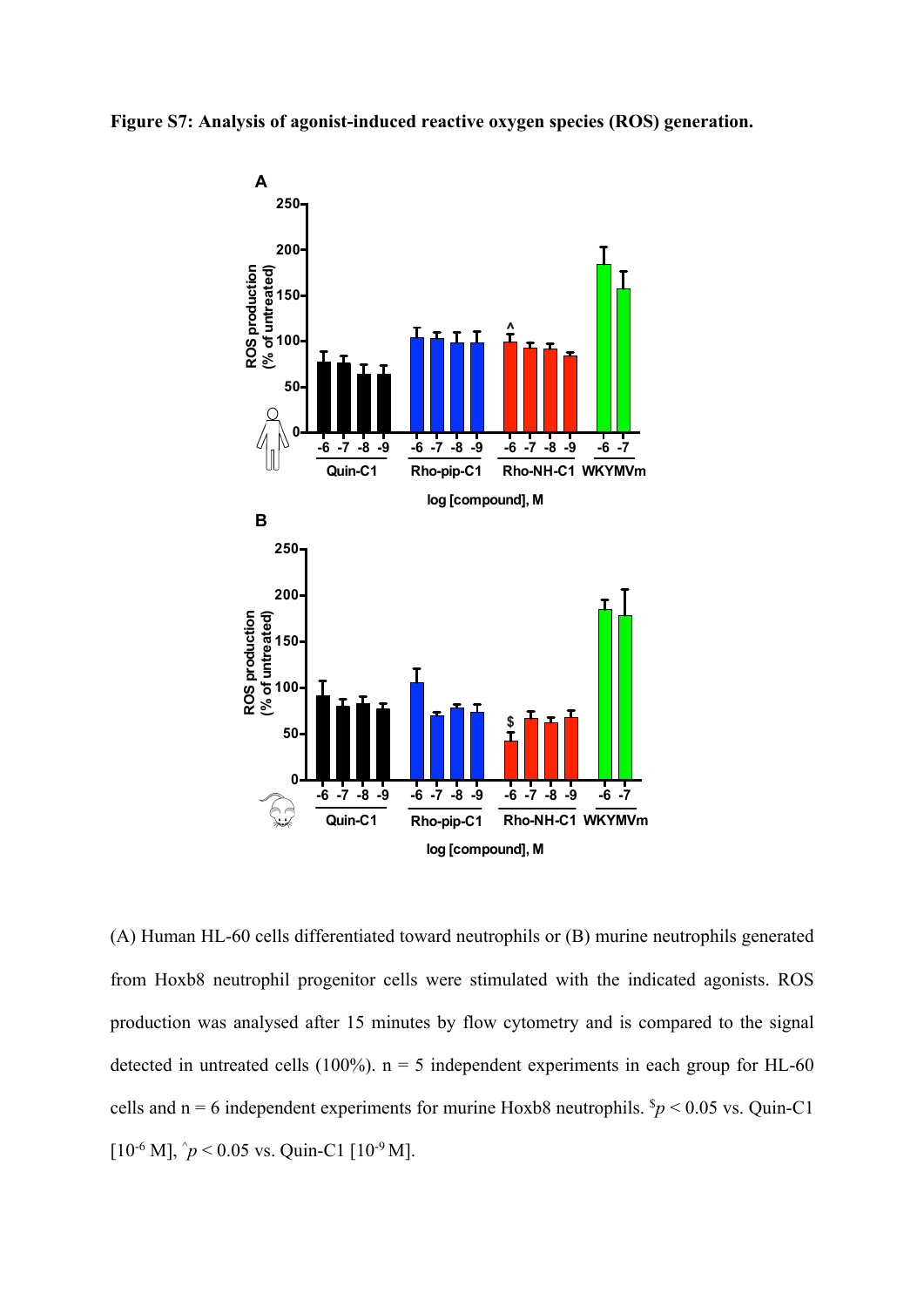**Figure S8: Synthetic pathway for preparation of compound 13.**



Reagents: i) ethylenediamine (excess), ethanol, ii) chloroacetyl chloride, triethylamine, dichloromethane, iii) **14**, potassium carbonate, acetonitrile.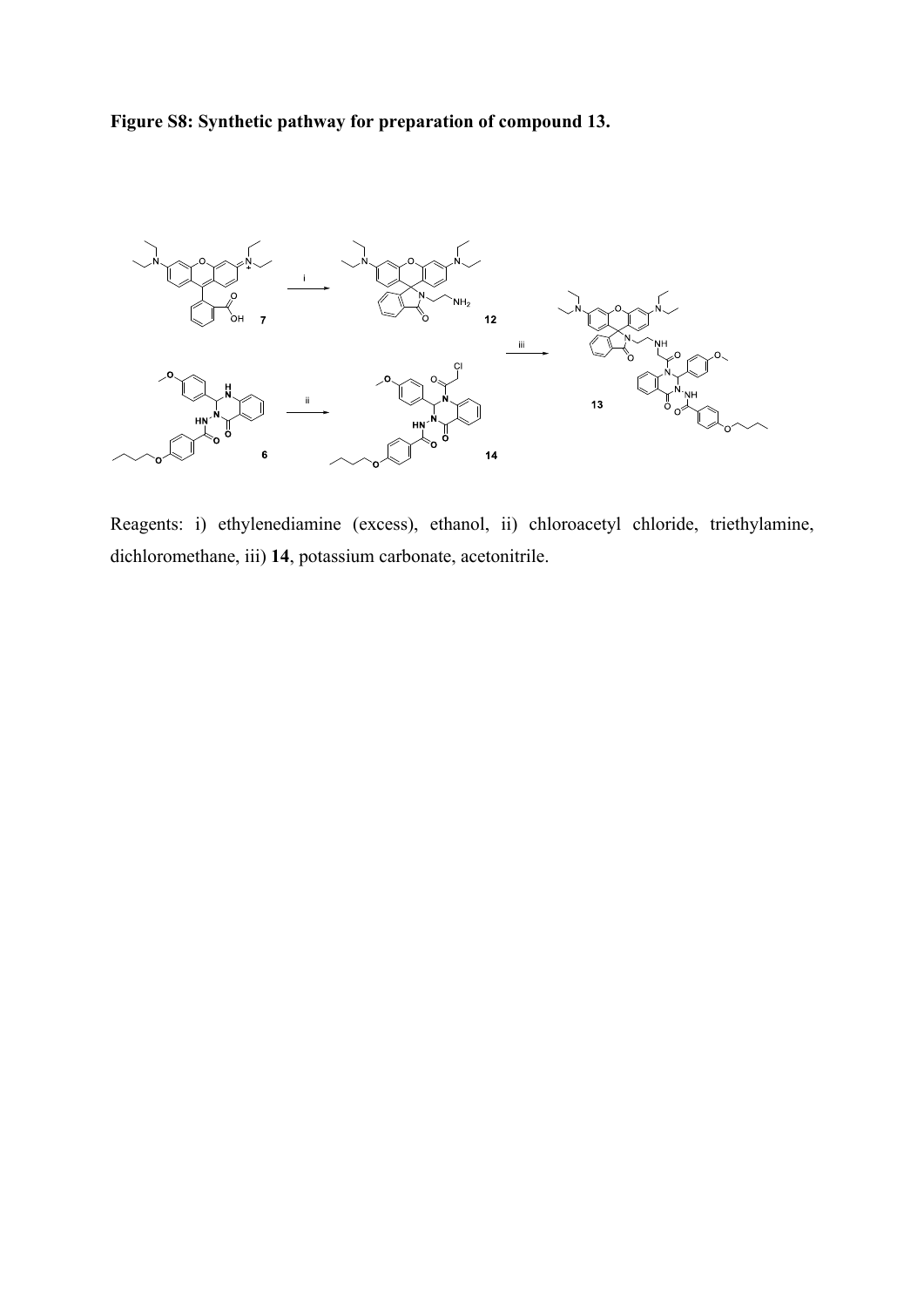**Figure S9: Rho-NH-C1 does not elicit changes in neutrophil function.** 



(A) Neutrophils isolated from peripheral blood of healthy volunteers were resuspended in DMEM with 3% FBS and added at 100,000 cells on top of each chemotaxis filter. Neutrophil chemotaxis towards PBS (control) or  $LTB<sub>4</sub>(10<sup>-6</sup>M)$  using a chemotaxis plate with a 3 µM pore size after 3 hours was quantified by counting the neutrophils with Neubauer hemocytometer under a brightfield microscope. Some neutrophils were pre-treated with Rho-NH-C1 at the indicated concentrations before chemotaxis ( $n = 5$  independent donors in each group, with samples run in triplicate). (B) Quantification of transmigrated neutrophils through HUVECs. HUVECs were cultured on fibronectin-coated 8 μM pore size polyester membrane sterile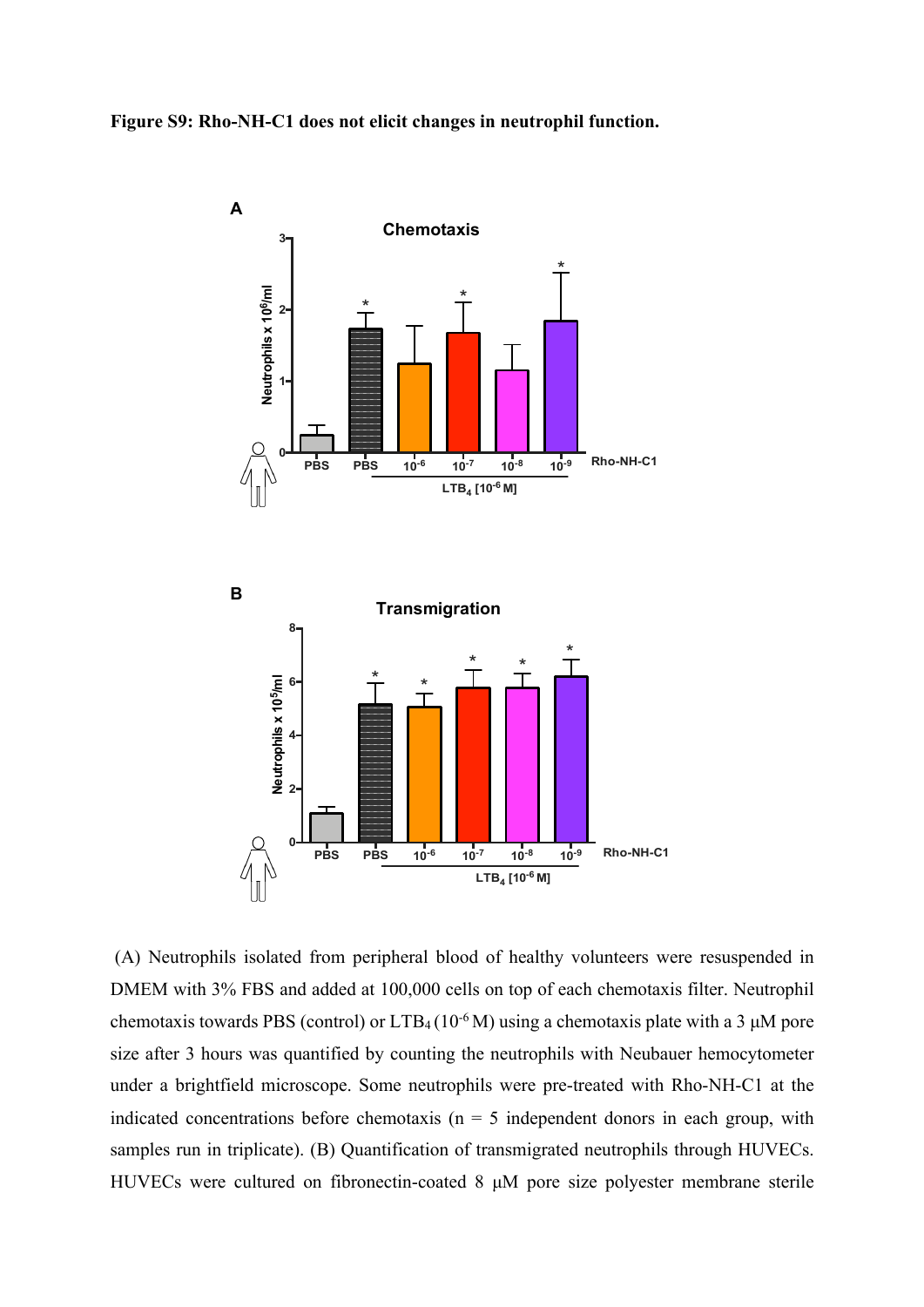inserts. After 72 hours, human neutrophils were allowed to transmigrate through HUVECs for 3 hours towards PBS (control) or  $LTB<sub>4</sub>$  (10<sup>-6</sup> M) and were counted using a Neubauer hemocytometer. Some neutrophils were pre-treated with Rho-NH-C1 at the indicated concentrations before transmigration ( $n = 5$  independent donors in each group). Statistical significance was determined using a one-way ANOVA with Bonferroni post-hoc test (A) or Friedman with Dunn's test (B) and presented as  $\dot{p}$  < 0.05 vs. PBS control.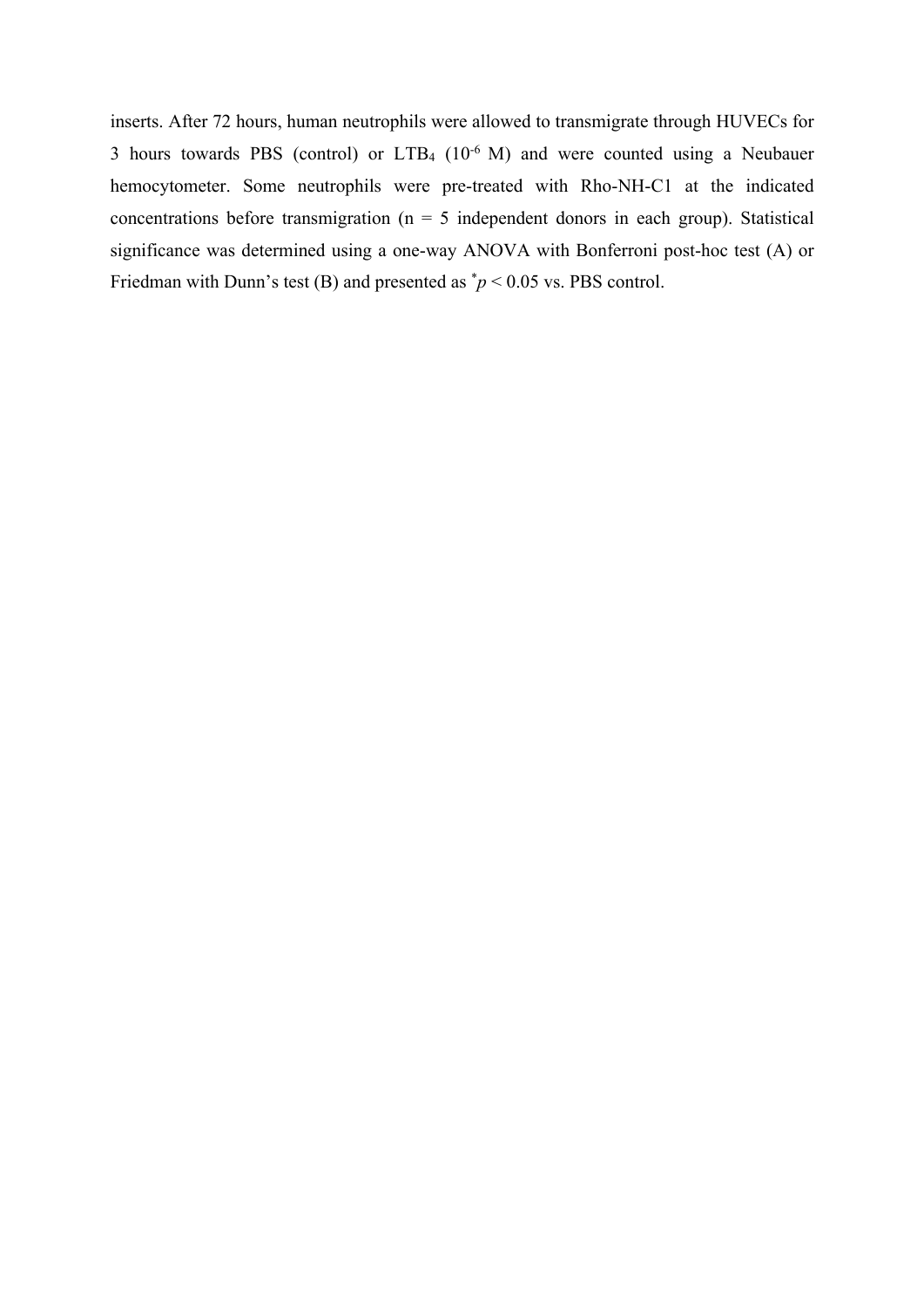**Table S1: Past and current (IUPHAR) nomenclature of the Formyl Peptide Receptors (FPRs).** 

| <b>Species</b> | Current (IUPHAR)<br><b>Nomenclature</b> | <b>Previous</b><br><b>Nomenclature</b> |
|----------------|-----------------------------------------|----------------------------------------|
| Human          | FPR1                                    | Formyl-peptide<br>receptor 1           |
|                |                                         | <b>FPR</b>                             |
|                |                                         | <b>FMLPR</b>                           |
|                |                                         | <b>NFPR</b>                            |
|                | FPR <sub>2</sub>                        | Formyl-peptide<br>receptor like 1      |
|                |                                         | FPRL1                                  |
|                |                                         | Lipoxin A <sub>4</sub> receptor        |
|                |                                         | <b>ALXR</b>                            |
|                |                                         | FPR <sub>2</sub> A                     |
|                |                                         | <b>FMLPX</b>                           |
|                |                                         | FPRH1                                  |
|                |                                         | <b>RFP</b>                             |
|                |                                         | <b>HM63</b>                            |
|                | FPR3                                    | Formyl-peptide<br>receptor like 2      |
|                |                                         | FPRL2                                  |